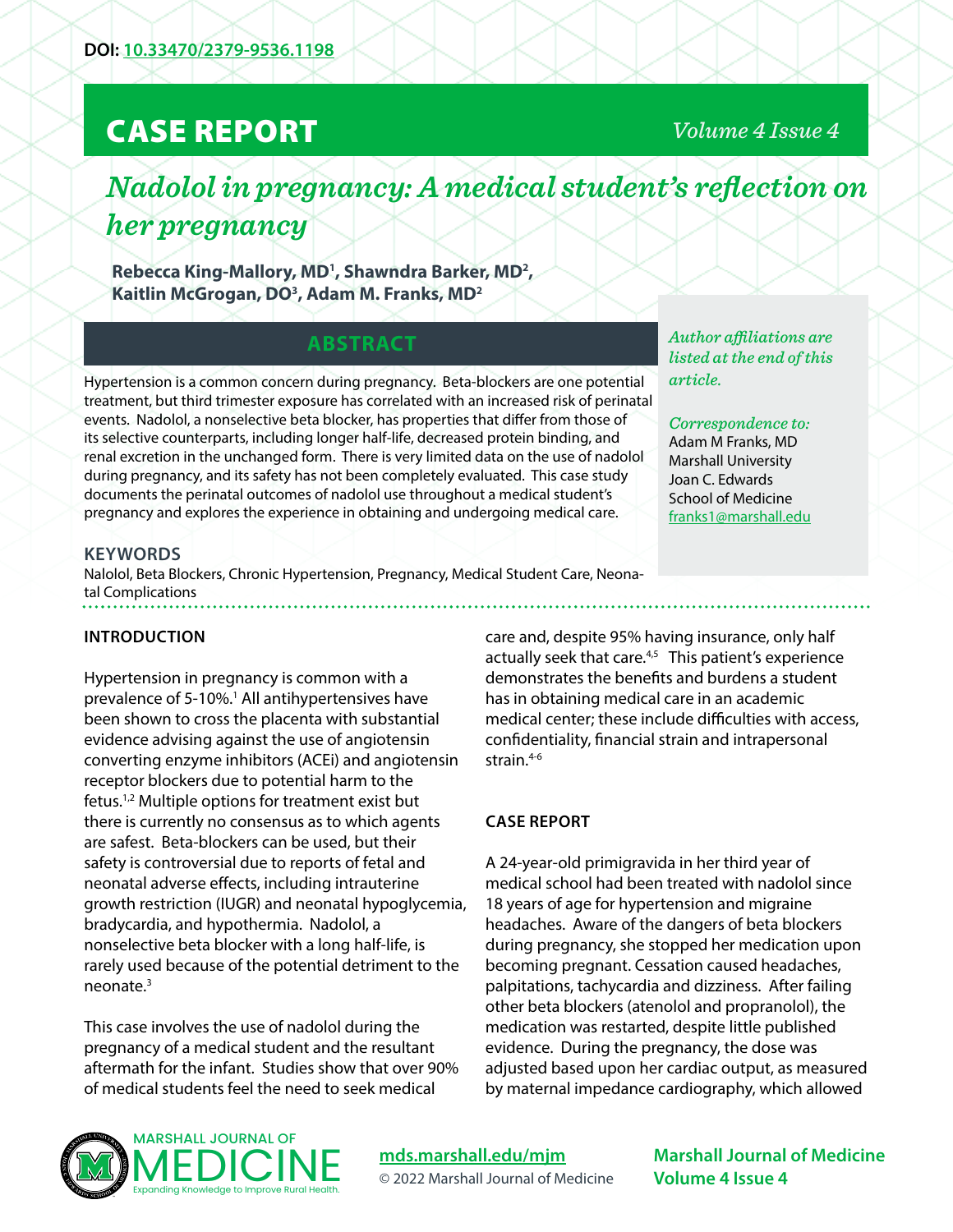tailoring the dose of her medication to her cardiac output. The dose ranged from 40 mg daily initially to a maximum of 120 mg at 12 weeks gestation, before settling on 100 mg daily. Blood pressures remained satisfactory throughout her pregnancy and symptomatology improved with dose adjustments.

A two-vessel cord was diagnosed by ultrasound at 18 weeks. Nine weeks later, fetal premature atrial contractions were suspected from irregular heartbeats on fetal monitoring and confirmed with fetal echocardiogram. By 33 weeks, her son's estimated size, which had been normal, decreased to near growth restricted levels (15th percentile). Over the next five weeks, she continued weekly viability testing and periodic growth monitoring. An induction was planned at 38 weeks due to the chronic hypertension and decreasing growth parameters. She delivered a son via vaginal delivery. He weighed 2,675 grams (7th percentile) and APGAR scores were 8 and 9 at one and five minutes, respectively. A two-vessel cord was the only noted anomaly. Her last dose of nadolol had been 30 hours before delivery.

Two hours following delivery, her son was placed in a warmer after being found with a temperature of 96.6 degrees. Additionally, despite effective breastfeeding immediately after delivery, he required formula supplementation after being found to be hypoglycemic with a glucose of 36 mg/dl. He was returned to his mother four hours later, and he appeared flawless. Soon afterward however, while nursing he appeared dusky and lethargic. She immediately called for the nurses. Upon their assessment, an irregular bradycardic heart rate, hypoglycemia (glucose 31 mg/DL) and hypothermia (temperature 96.9 degrees) were seen before he was transferred to the neonatal intensive care unit (NICU).

In the NICU, he was placed in an incubator. Ampicillin and gentamycin were started until blood cultures were negative at 48 hours. Intravenous dextrose and water was required for his hypoglycemia despite intermittent feeding. The electrocardiogram (ECG) showed prolonged corrected QT interval and an irregular heart rhythm through seventeen hours of life and did not normalize until day two of life. He continued to have hypoglycemia, hypothermia, and

apneic episodes until the next day. All follow-up outpatient visits since have been normal since his discharge on day five of life.

#### **DISCUSSION**

Chronic hypertension, defined as systolic pressures of >140 mmHg and/or diastolic pressures >90 mmHg, either precedes pregnancy, is present before the twentieth week of gestation, or persists for longer than 12 weeks postpartum.<sup>2</sup> Mild to moderate hypertension in pregnancy is not usually treated.<sup>1,2</sup> Severe hypertension (systolic BP >160 mmHg and/ or diastolic BP >110 mmHg) requires treatment to reduce the incidence of maternal stroke. Multiple options for treatment exist and all should be assumed to cross placenta, including methyldopa, calcium channel blockers, hydralazine, thiazide diuretics, clonidine, and beta blockers<sup>1</sup>

Beta blockers are inexpensive, readily available and do not appear to be teratogenic.<sup>1</sup> Conversely, they are associated with fetal growth restriction, premature labor, neonatal bradycardia, hypoglycemia, and apnea.<sup>3</sup> Nadolol, a nonselective beta-blocker, acts at both β1 receptors, decreasing cardiac and renal sympathetic output, and β2 receptors, causing increased systemic vascular resistance but carry the side effects of constriction of airway smooth muscle.<sup>1</sup> It is a category C medication in pregnancy and generally considered safe after the first trimester. Third trimester exposure however, has correlated with an increased risk of perinatal events and functional, rather than anatomic, neonatal disorders.7

Growth restriction is a well-known gestational effect of beta-blockers.<sup>2</sup> The risk of IUGR, seizures, sepsis, and respiratory distress syndrome are higher in infants born to mothers treated with beta-blockers. Decreased fetal circulation may contribute to development of small for gestational age infants.<sup>8</sup> Oakes et al demonstrated that propranolol, another non-selective beta blocker, can cause an 18% decrease in umbilical cord blood flow. It is reasonable that decreased nutrition from decreased umbilical cord blood flow could contribute to growth restrictions.9



**[mds.marshall.edu/mjm](https://mds.marshall.edu/mjm/)** © 2022 Marshall Journal of Medicine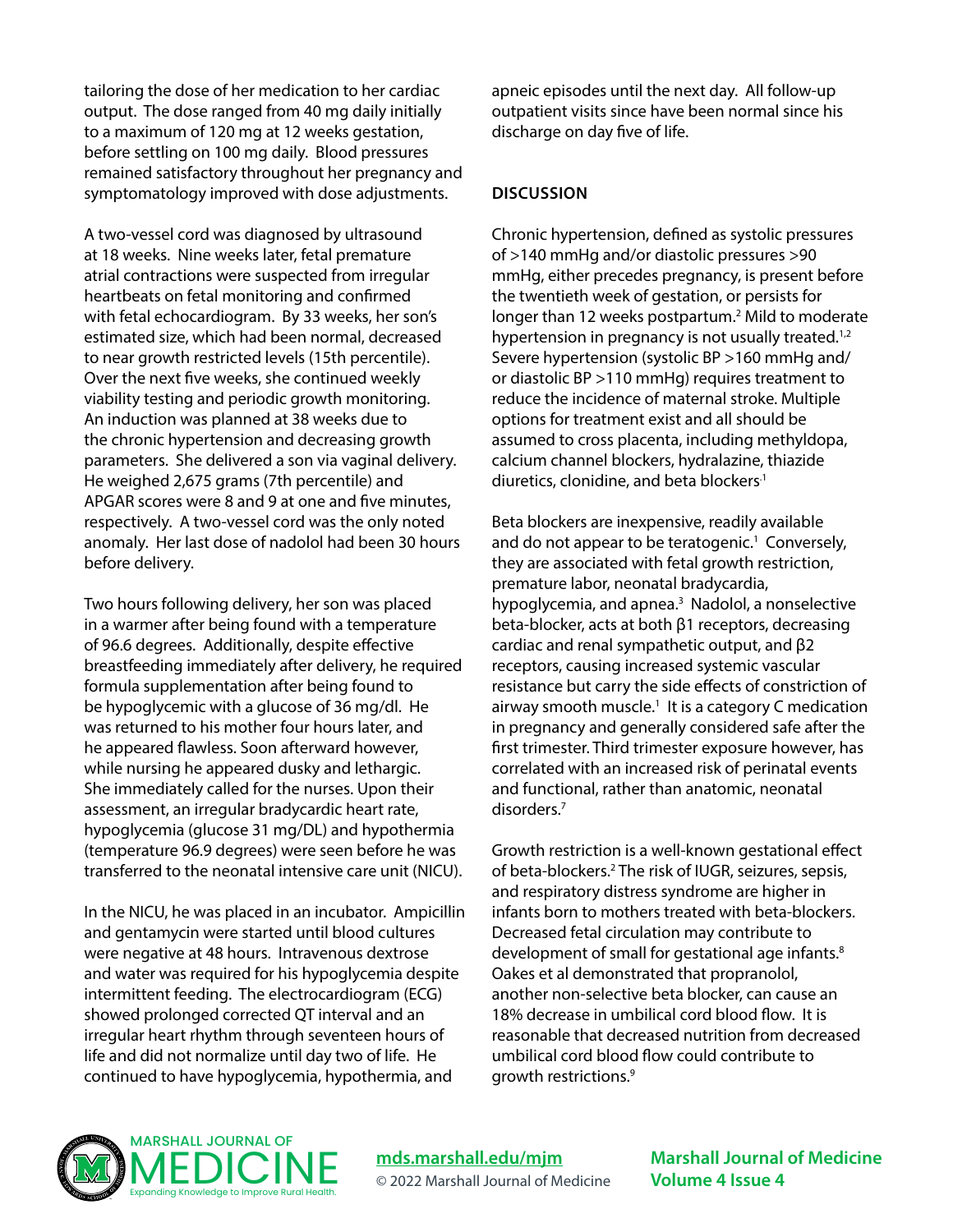Postnatal complications can also occur. Hypoglycemia is a well-established effect in infants born to mothers treated with beta-blockers. Low glucose can be attributed to the infant's low birth weight and fetal distress during birth,<sup>3</sup> but betablockade is known to interfere with metabolic and autonomic responses to hypoglycemia by reducing insulin sensitivity and release. Blocking catecholaminergic promotion of glycogenolysis may also increase the risk of hypoglycemia in instances when glycogen stores are already limited, as in low birth weight infants.<sup>10,11</sup>

Nadolol itself has different characteristics compared to other beta-blockers. Serum concentrations have been shown to be higher at 12 and 38 hours after delivery than in cord blood. Nadolol's increased effects can be explained in three ways. Primarily, neonatal hemoconcentration and redistribution of the tissue-sequestered drug levels increase postnatally. Secondarily, it is more active as it has a longer half-life and is only 30% protein bound (compared to 90% for propranolol). Finally, nadolol is excreted unchanged in the kidneys. Retention can occur by a decreased glomerular filtration in the first days of life.<sup>3</sup> All these factors can cause the natural effects of beta blockade to persist. This case demonstrates that the use of nadolol during pregnancy carries risk and that adverse effects will become more prevalent hours after, rather than immediately after, birth.

Like that of many parents of infants in the NICU, this birth story was drastically different than expected. As the patient, however, her experience was further altered from her accustomed role of a medical student participating in rounds. Studies show that medical students' stress in obtaining medical care exceeds that of the general population in several areas.<sup>4</sup> The primary cited deterrents are access to care and financial strain.4,5 These specific concerns were perceived to be true in this case as routine obstetric office hours conflicted with required rotations. Despite regulations that allowed for time to obtain medical care, fear of missing educational rotations and the accompanying stigma from supervising residents and attendings were perceived. Financial burdens also were felt. Even with a short stay in the NICU, and despite being on her parents insurance, the hospital bill was in

the thousands of dollars, placing financial strain on their family. An option to navigate these barriers of accessibility and cost is informal consultation. 46.7% of fourth year medical students have been shown to obtain informal medical advice through colleagues for easier access. $4,5$  In a highly proceduralized field, this was not an option.

Student-patients also cite strain on interpersonal relationships as an impediment to seeking medical care.4-6 For her, this was multifactorial and presented challenges as well as benefits. Confidentiality was non-existent. Every visit brought her face to face with multiple classmates privy to many private details of her case. Also the burden of knowledge weighed heavily upon her. Overhearing nurses discuss the strangeness of the heart tracings, not knowing she was a medical student who understood all they said, increased her anxiety. Information was explained in technical terms by those who knew her training and left her with the responsibility of translating the medical jargon to an anxious husband. Feeling the need to censor some information caused her to carry an unequal portion of the knowledge burden. To compound that stress, the specter of believing that she should have prevented the entire situation haunted her and questions were left unasked as she worried that her physicians would think less of her knowledge base. Together, all of these factors create an unmet need for care of medical students that rivals the rates of at-risk patient populations.<sup>4</sup> While adjusting to these barriers, she recognized some benefits to being a student during her patient experience. Through it all, two close classmates were rotating through the NICU, who were able to spend extra time relaying the NICU team's concerns and plans to the family.

When reflecting on her birth story, this student remains optimistic that her future patients will benefit from the experience. Playing the role of medical student-patient presented transformative and poignant moments. These contributed to her growth and development, both personally and professionally. When medical student–patients embrace the power of these moments, they are presented with unique opportunities to become permeated with empathy, ensuring their future patients will be better treated and respected.



**[mds.marshall.edu/mjm](https://mds.marshall.edu/mjm/)** © 2022 Marshall Journal of Medicine